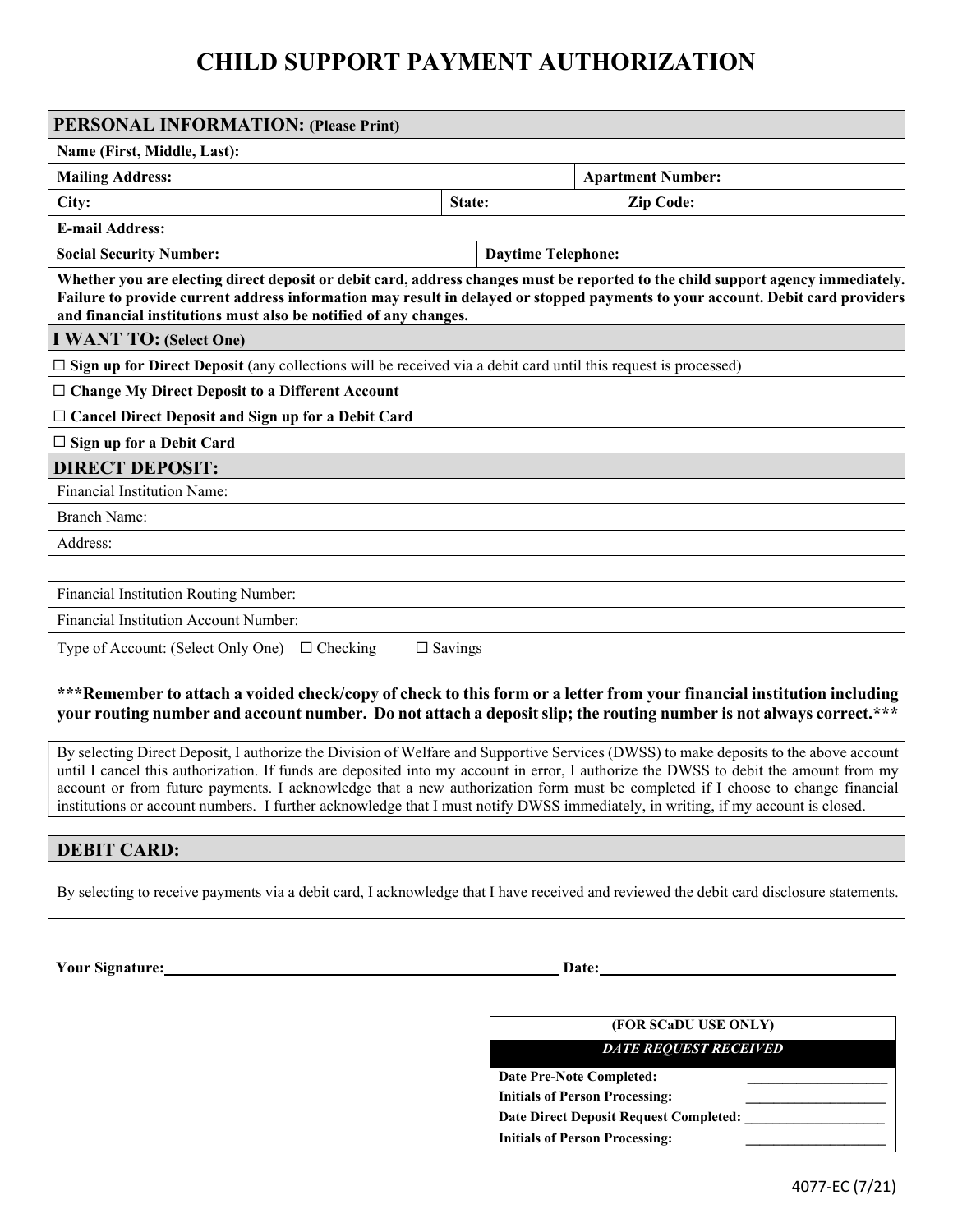#### **What is Direct Deposit?**

Direct Deposit, also known as electronic funds transfer (EFT), allows the Nevada State Division of Welfare and Supportive Services (DWSS) State Collection and Disbursement Unit (SCaDU) to electronically deposit your payments directly into your bank account.

#### **What are the benefits of using Direct Deposit?**

- Payments are automatically deposited to the account.
- There are no fees associated with direct deposit.
- Funds are available faster.

#### **How does Direct Deposit work?**

When a payment is made from DWSS, SCaDU electronically tells your bank to credit your account.

#### **Who can sign up for Direct Deposit?**

 their name can sign up for Direct Deposit. Every recipient of funds through DWSS who has a bank account in

#### **How do I sign up for Direct Deposit?**

Complete the Child Support Payment Authorization form along with verification from the bank showing the account number and routing numbers. **A voided check is acceptable verification for a checking account. For a savings account or online banking, please have your bank stamp and initial the request form to verify the bank routing and account number. A deposit slip is not acceptable verification.** 

#### **When will my Direct Deposit start?**

 A Direct Deposit may not begin for at least 30 days from the date of your request. You will receive your child support payments via a debit card until your Direct Deposit application is processed.

#### **What if I change or close my bank account?**

 your banking information. When changing your bank account, SCaDU must close your previous direct deposit account and verify your new will be deposited into your new account, however, payments received during the verification period will be disbursed via a debit card. If your Payment Authorization for processing as stated above, your child You must complete a new authorization form each time you change account information with your bank, a process that typically takes 10 business days. After the verification process is complete, all payments account has closed and you have NOT submitted a new Child Support support payments will be disbursed via a debit card. **PLEASE NOTE:**  If you have an existing debit card account, you will not automatically receive a new debit card. The debit card you initially received may still be used.

## **How do I stop Direct Deposit?**

 to change your direct deposit to a different account or cancel direct deposit and sign up to receive payments via a debit card. You must notify SCaDU in writing by mailing or faxing a completed Child Support Payment Authorization form to SCaDU. You may select

**How many Direct Deposit accounts can I open?** Only one direct deposit account is allowed at a time. All payments will go into that one account until direct deposit is stopped.

# **How does the Nevada Child Support Debit Card work?**

 payment is received by the State Collection and Disbursement Unit Once you elect to receive your payments on the Nevada Child Support Debit Card, an account will be created in your name. Whenever a (SCaDU), the funds will be sent by Electronic Funds Transfer (EFT) to your debit card. You can then use the debit card to make purchases or withdrawals until the funds are exhausted. You cannot make any additional deposits to the account. Only SCaDU can fund the debit card account.

#### **What are the benefits of receiving payments on a debit card?**

- Safer than paper checks
- No trips to the bank or waiting in long lines
- Avoid check cashing fees
- A bank account is not required to receive payments

#### **How long does it take to receive payments on the debit card?**

 days. Once you have your card, all future payments will be posted to Once the first child support collection is received, it will be posted to your debit card. You should receive your card within 7-10 business your debit card unless you elect to receive payments via direct deposit.

If no payment is made on your case, you will not get a card.

#### **How do I activate the debit card?**

You will receive your Nevada Child Support Debit Card along with instructions on how to activate and use it. Once you receive the card, you can activate online or by calling the toll-free number provided with the card. Once activated, you may use your card.

#### **Where can I use the debit card?**

You can use your card anywhere Visa debit cards are accepted. You can also get cash withdrawals from your card.

#### **How do I get a replacement debit card?**

If your card is lost or stolen, you need only contact the Debit Card Customer Service Center to report your card lost or stolen and to request a replacement card. Customer Service information will be provided to you with your initial card packet.

#### **How do I know when I've received a payment?**

You may contact the DWSS voice response unit (VRU) toll free to find out whether a payment has been sent to you. The VRU is available 24 hours a day, 7 days a week. The telephone numbers are:

> (775) 684-7200 – Northern Nevada (702) 486-1646 – Southern Nevada

 or call the Child Support Customer Service number toll free at 1-(800)-992-0900.

For more information, please visit our website: **[https://dwss.](https://dwss) nv.gov.** 

## **Mail or fax the completed Child Support Payment Authorization form to:**

**Nevada State Division of Welfare and Supportive Services Attention: SCaDU EFT PO Box 98950 Las Vegas, Nevada 89193-8950 FAX (702) 486-8592**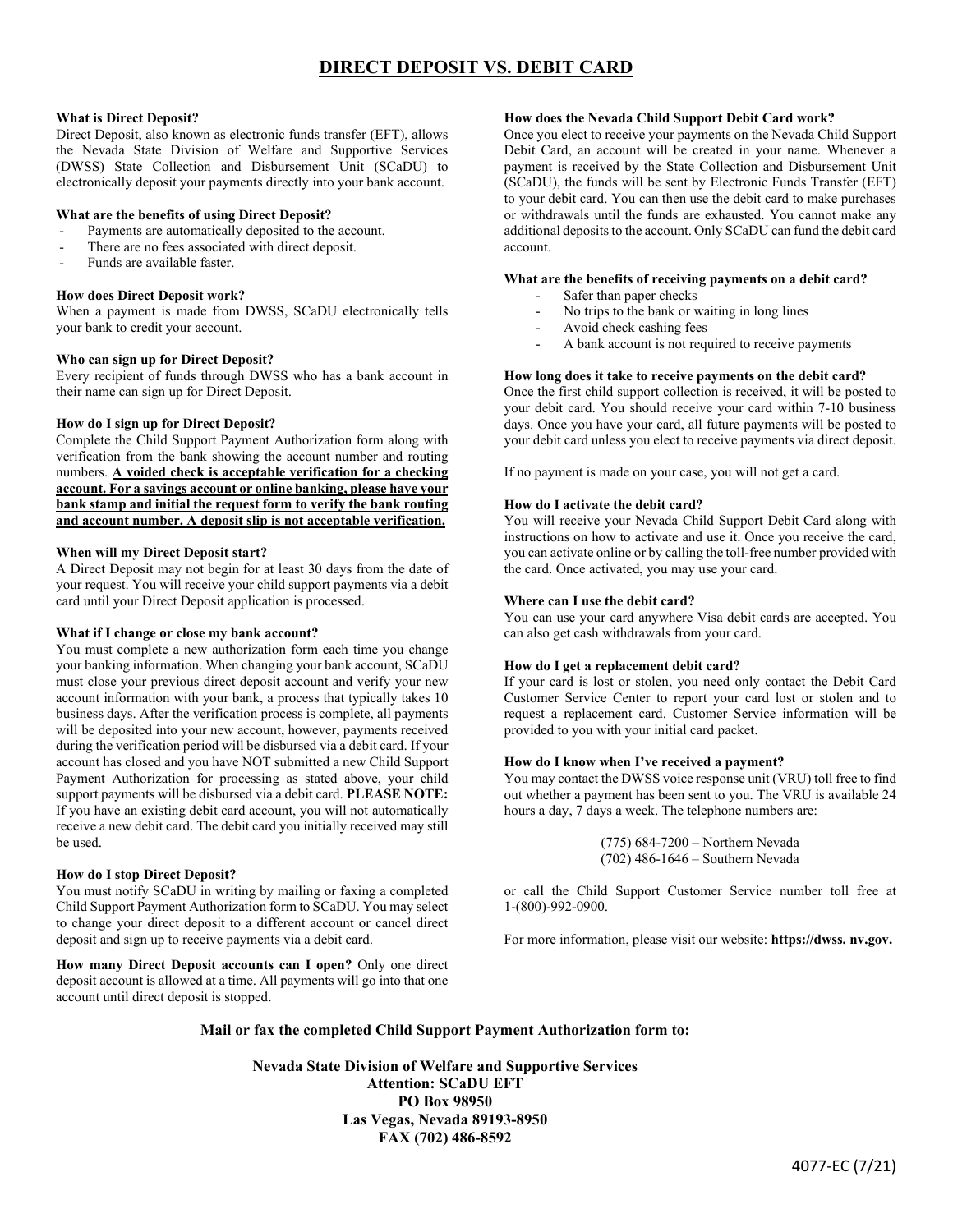# U.S. Bank ReliaCard® Pre-Acquisition Disclosure Program Name: Nevada Child Support

| Monthly fee<br>\$0                                 | Per purchase<br>\$0                                                                         | ATM withdrawal<br><b>SO</b> in-network<br>$$1.50$ out-of-network                                                                                                 | Cash reload<br>N/A |  |  |
|----------------------------------------------------|---------------------------------------------------------------------------------------------|------------------------------------------------------------------------------------------------------------------------------------------------------------------|--------------------|--|--|
| ATM Balance Inquiry (in-network or out-of-network) |                                                                                             | \$0                                                                                                                                                              |                    |  |  |
| Customer Service (automated or live agent)         |                                                                                             | \$0 percall                                                                                                                                                      |                    |  |  |
| Inactivity (after 365 days with no transactions)   |                                                                                             | \$1.50 per month                                                                                                                                                 |                    |  |  |
| We charge 3 other types of fees. One of them is:   |                                                                                             |                                                                                                                                                                  |                    |  |  |
| Card Replacement (standard or expedited delivery)  |                                                                                             |                                                                                                                                                                  | \$0 or \$10.00     |  |  |
| No overdraft/credit feature.                       | Your funds are eligible for FDIC insurance.<br>1-833-366-0952 or visit usbankreliacard.com. | For general information about prepaid accounts, visit cfpb.gov/prepaid.<br>Find details and conditions for all fees and services inside the card package or call |                    |  |  |